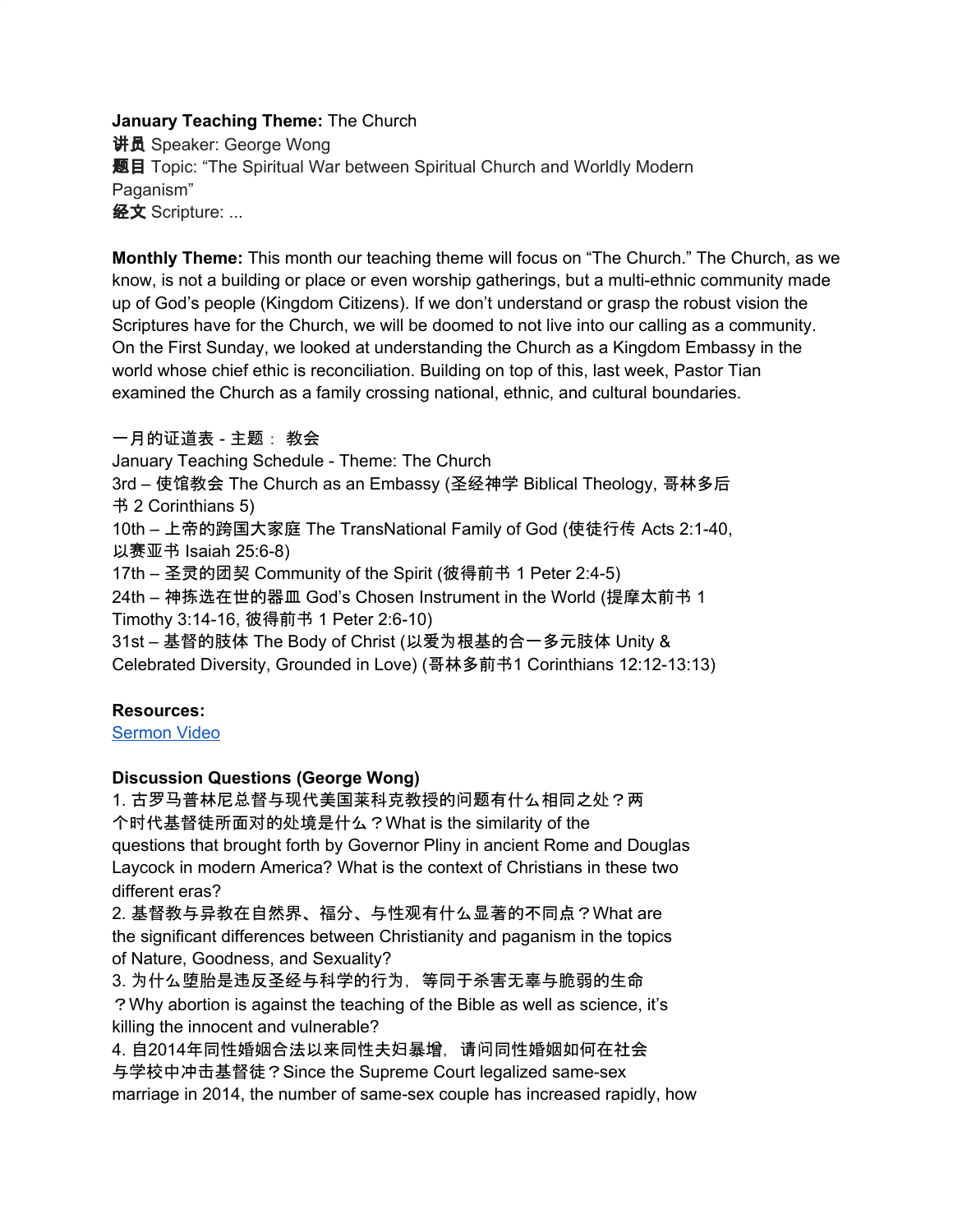will the same-sex marriage impact the Christians in the society and school? 5. 什么是"敬虔之功"?我们在这方面要做些什么?请分享。What is the work of piety? What should we do in this area? Please share your views. 6. 什么是"怜悯之功"?我们在这方面需要做些什么?请分享。What is the work of mercy? What should we do in this area? Please share your views. 7. 什么是"布道之功"?我们在这方面需要做些什么?请分享。What is the work of evangelism? What should we do in this area? Please share your views.

# **Important Notes (Pastor William R. Horne):**

Thoughts on Q3: Abortion is certainly a lamentable evil and injustice in our world. We should be a people who are seriously pro-life from womb to the tomb. As Christians, the question we should ask is how can we create as many opportunities possible to reduce abortions? Recently studies of abortion rate data have shown the best ways to reduce abortion is to have been social and health services on the local level. Counties and states with better health care availability, pregnancy resource centers, and better systems for adoption have shown the lowest level of abortions. So as LCCC, what things can we be investing in to be more effective at reducing abortion? What ways can we change the landscape of abortion here in central Kentucky?

Thoughts on Q4: Indeed, we should stand for and live out the historical-traditional Christian view of marriage - a lifelong covenant between a man and woman. The data shows that homosexual marriage has increased since the 2014 ruling (which makes sense) but homosexual couples in general hasn't significantly increased since that time. Essentially those already living a homosexual life style and cohabitating with a partner got married post 2014 ruling. It is a sad state of affairs, to see some lawsuits against Christian bodies from a few in the LGBTQ community - but thank God that His Church is not built on money, power, or security but Jesus Christ the chief cornerstone! As I reflect on this question, I am asking in what ways can we "love our neighbors as ourselves" and walk with people through the struggle of same-sex attraction to the fullness of life and sexual health found in Jesus? That might start with doing what Jesus did and "eat with tax collectors and sinners."

Thoughts on Q5: To pursue piety we must be engage in spiritual disciplines and "spiritual sacrifices."

Some Spiritual Disiciplines: Prayer & Meditation; Bible Reading & Study; Fasting; Sabbath; Fellowship (Community); Self-Examination; Simplicity & Stewardship; Confession; Celebration; Silence; etc.

Some "Spiritual Sacrifices" according to 1 Peter 4:7-11: Being Alert & Sober Minded (Mental Self-Control & Sensibility); Pray (Double Important!); Love Each Other Deeply; Offer Hospitality (Welcome Others); Use Gifts (Abilities & Material) to Serve Others; Speak Truth Boldly (Boldly doesn't mean Harshly); Serve with Humility; Do All things with Excellence as an act of Worship

Thoughts on Q6: Mercy is defined by compassion and forgiveness towards someone. We are not keen on showing mercy towards someone who acts in ways we disagree, thus to fight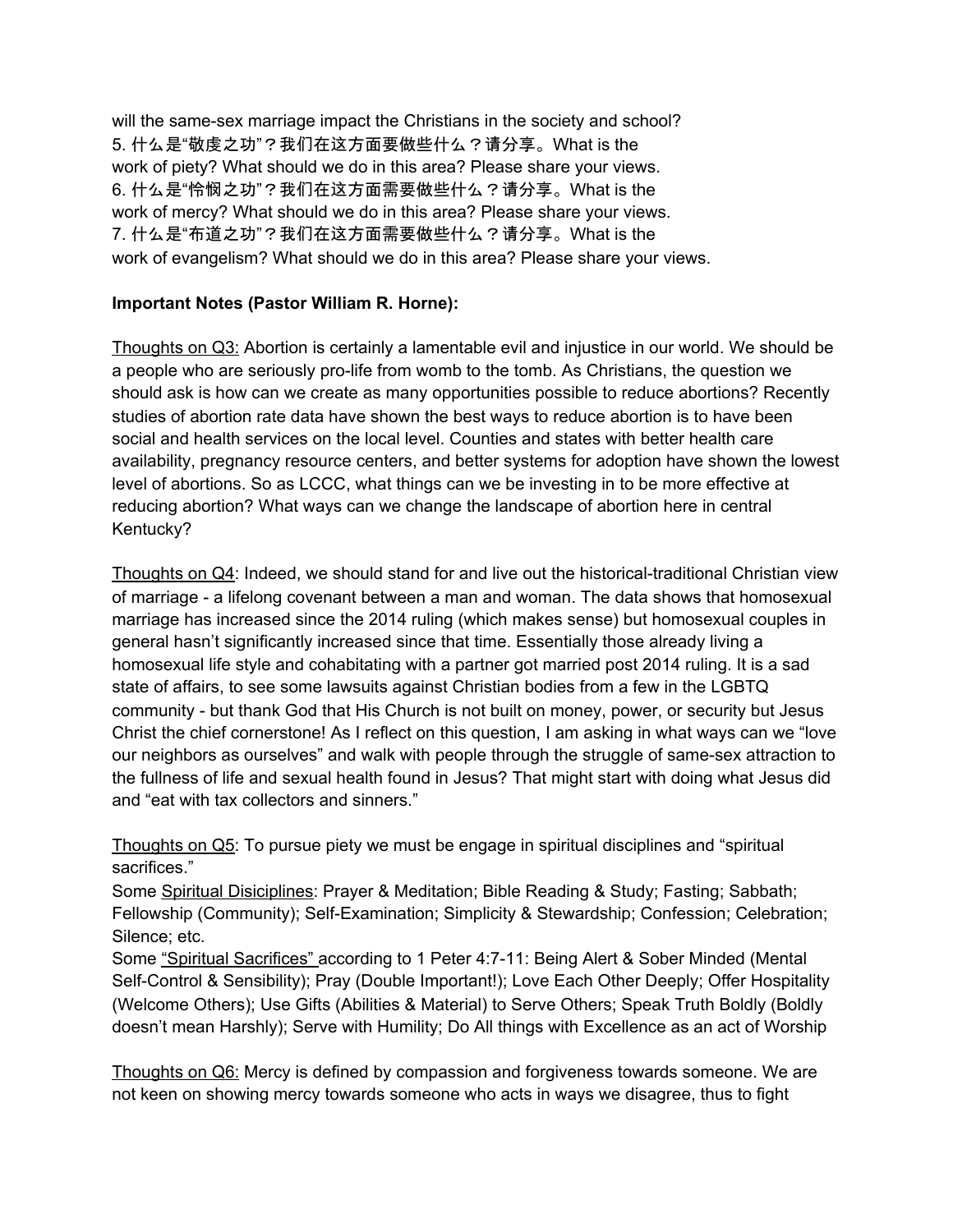against this reaction we must first practice James advice - that we would be "quick to listen, slow to speak, and slow to anger." Mercy requires a level of empathy that values the other person as made in the image of God.

Thoughts on Q7: There are multiple valuable methods of evangelism that would do us good to study and appropriately apply. However, our best witness to the world is living like Jesus to the best of our ability in our spaces of influence. Through our living like Jesus and walking through the guidance of the Holy Spirit, we might draw others unto Jesus and create opportunities for verbal proclamation of the Gospel.

### **Sermon Summary (Elder Yin):**

属灵教会和属世异教之争战 黄兴丰牧师 1/17/21

"主乃活石,固然是被人所弃的,却是被 神所拣选、所宝贵的。 你们来到主面前,也就像活石,被建造成 为灵宫,作圣洁的祭司,借着耶稣基督奉献 神所悦纳的灵祭。" 彼得前书 2:4-5 CUNPSS-神 https://www.bible.com/48/1pe.2.4-5.cunpss-神

- 一,教会是灵宫
- 1,灵官的定义

被神拣选是宝贵,耶稣是被神所拣选的。

我们来到主前,被建造成灵宫

- 灵宫有圣灵同在,应该有献祭,灵祭虔诚之功(成圣生活)怜悯之工(关爱生活),布道之工福音生
- 活)。灵官中献祭和传福音的宫。
- 2,为什么世界要迫害基督徒?
- a,仇敌攻击就是因为基督的名。
- b,罗马总督,普林尼,说基督徒为什么受迫害?尊守法律,真否基督的名就要被攻击吗?就是因为基督。
- c,laycook也说为什么人一定要控告基督徒,有人有意找基督徒服务专业,但不好就控告他们。

d, Eliot预告 : 将来西方社会是异教和基督教的争战。异教没有消失, 回到西方新的形式。用法律争战和基 督教。

3,异教和基督教的不同点

-异教:多神,拜金主义注重礼仪,外表,今生,享受世界物质,圣化自然是神,神给长寿,健康,财富, 性多方面都可满足欲望,异教合法同性,98万同性,70百分增长率, 异教产生,个人主义,相对主义,世俗主义,享乐主义,泛神论。自然界有可拜之神。

-基督教:一神,注重真理,内心,永恒世界,目标是天上这世界是短暂的,自然界是神造,我们是过路的 ,世界暂时,性是一男一女在婚姻中,

现在异教占上峰, 把基督徒边缘化, 堕胎。支持胎儿是生命的圣经章节。赛49:1, 诗127

二,我们能做什么?

1,敬虔之功:

a,我们是圣洁的子民,我们能献什么灵祭? 过圣洁的生活, 守住信仰,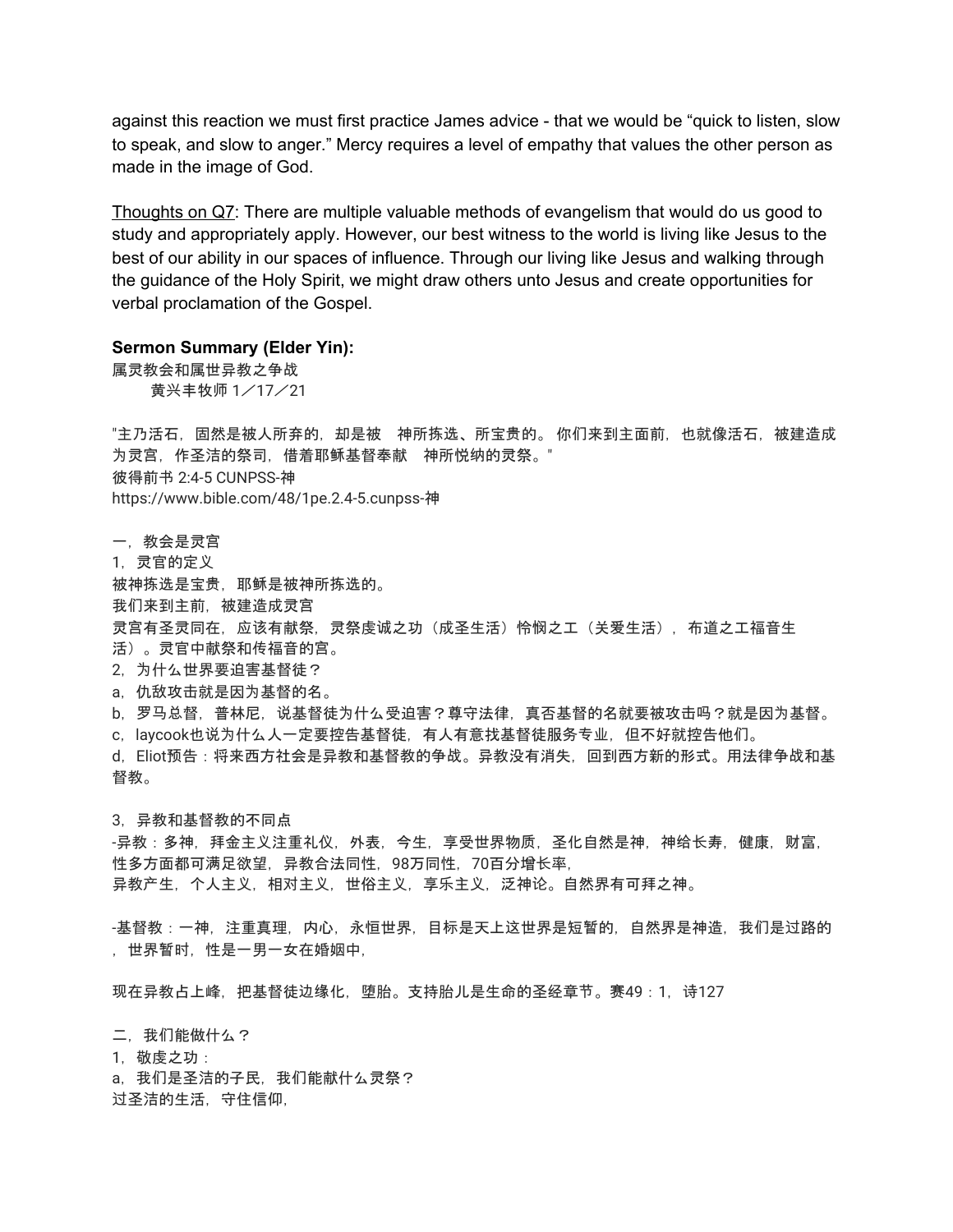b, 守住下一代, 培育虔诚的后代。

c,守住基督教的传统

d,为美国归向上帝来祷告,

神向华盛顿说,美国成为最强大,此后要下降。 虽然不成为老大,但可以成为神的国。

2,怜悯之功

恨罪爱罪人。爱邻舍,怜悯LGBTQ吸毒者,享乐主义者,无业游民,社会主义者。社会需要帮助这些人脱 离恶者。

3,布道之功

a,要传福音,活出我们所传的福音。无论得时不得时要传福音

b,还福音的债,言语告诉什么是好消息,带领来教堂。

教会一起参与属灵的争战,神会最终的胜利,能不能象保罗说,美好的战我已经打了。 我们不是在上帝一边,就是在魔鬼一边。我们一起打这一仗。献上敬虔之功,怜悯之功和布道之功。将来 在天天上得从神来的奖赏。

The spiritual war between spiritual church and worldly modern paganism Pastor George Wong Topic of the month is church, today we will focus on the spiritual church

"As you come to him, the living Stone—rejected by humans but chosen by God and precious to him— you also, like living stones, are being built into a spiritual house to be a holy priesthood, offering spiritual sacrifices acceptable to God through Jesus Christ." 1 Peter 2:4-5 NIV

Christ is the living stone, Jesus was rejected when He was on Earth, but chosen by God, a precious living stone.

Church is a spiritual house, built up by our living stones.

We are also holy priesthood to offer up to God

Three aspects of sacrifice

Work of piety (sanctified life)

Work of mercy (caring life)

Work of evangelism (gospel life)

Church is always under attacks from Satan

"Pagans & Christians in the city" book by Steven Smith

Christianity is established on top of ancient Roman rule, Christians were under persecution, killed just because of the believe, why just being a Christian, for the name of Christ?

Until 300 years later

Modern American society, same question?

Same sex couples deliberately seek christian service, if rejected, bring the Christian to the court The future of the western society, would be determined by a contest between Christianity and rival modern paganism

Differences between paganism vs Christianity